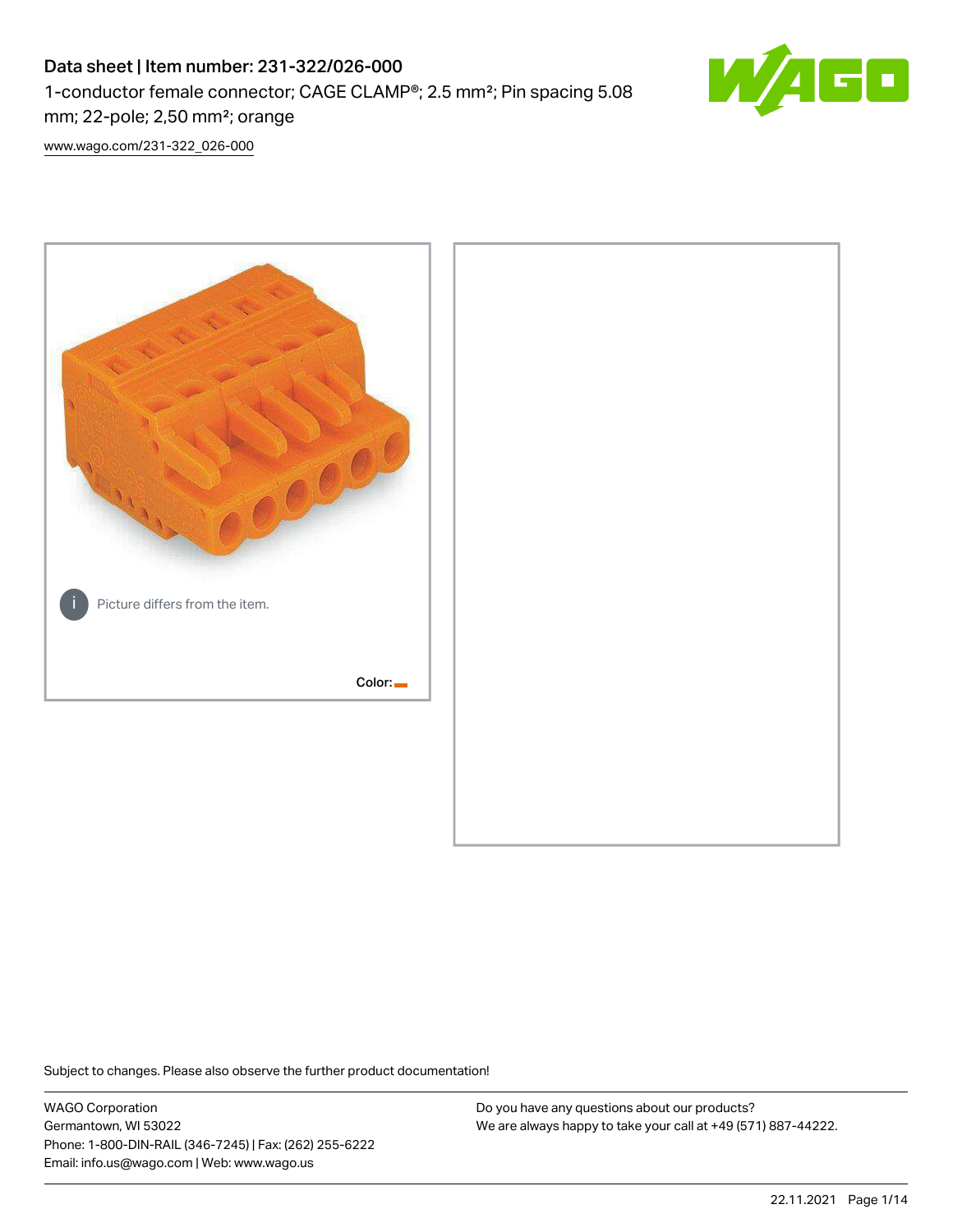

Dimensions in mm

 $L =$  (pole no. x pin spacing) + 1.5 mm

2- to 3-pole female connectors – one latch only

### Item description

- **Universal connection for all conductor types**
- Easy cable pre-assembly and on-unit wiring via vertical and horizontal CAGE CLAMP<sup>®</sup> actuation  $\blacksquare$
- $\blacksquare$ Integrated test ports
- $\blacksquare$ With coding fingers

Subject to changes. Please also observe the further product documentation! Data

WAGO Corporation Germantown, WI 53022 Phone: 1-800-DIN-RAIL (346-7245) | Fax: (262) 255-6222 Email: info.us@wago.com | Web: www.wago.us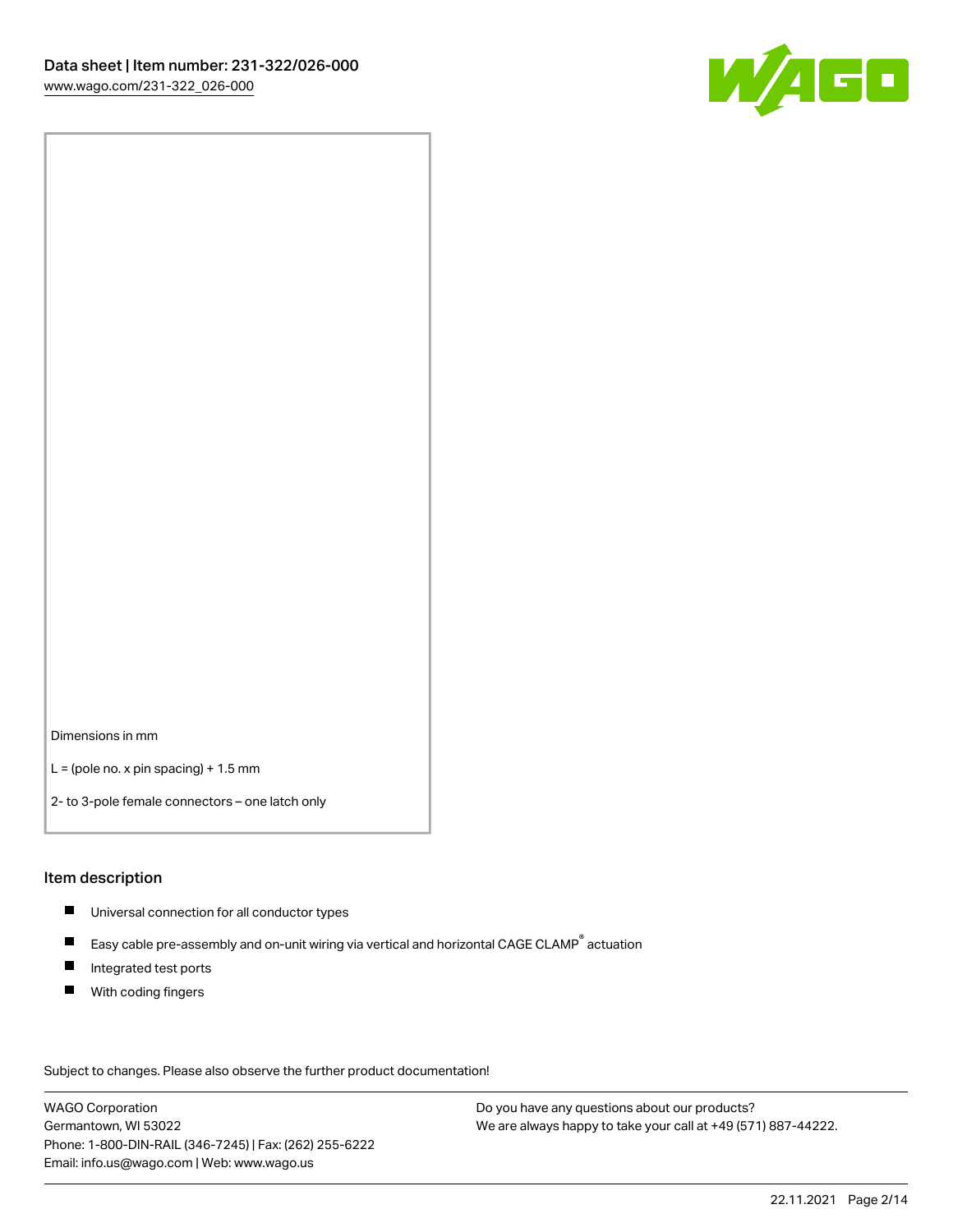

# Data Notes

| Safety information 1 | The <i>MCS – MULTI CONNECTION SYSTEM</i> includes connectors<br>without breaking capacity in accordance with DIN EN 61984. When<br>used as intended, these connectors must not be connected<br>/disconnected when live or under load. The circuit design should<br>ensure header pins, which can be touched, are not live when<br>unmated. |
|----------------------|--------------------------------------------------------------------------------------------------------------------------------------------------------------------------------------------------------------------------------------------------------------------------------------------------------------------------------------------|
| Variants:            | Gold-plated or partially gold-plated contact surfaces<br>Other versions (or variants) can be requested from WAGO Sales or<br>configured at https://configurator.wago.com/                                                                                                                                                                  |

## Electrical data

# IEC Approvals

| Ratings per                 | IEC/EN 60664-1                                                        |
|-----------------------------|-----------------------------------------------------------------------|
| Rated voltage (III / 3)     | 320 V                                                                 |
| Rated surge voltage (III/3) | 4 <sub>k</sub> V                                                      |
| Rated voltage (III/2)       | 320 V                                                                 |
| Rated surge voltage (III/2) | 4 <sub>k</sub> V                                                      |
| Nominal voltage (II/2)      | 630 V                                                                 |
| Rated surge voltage (II/2)  | 4 <sub>k</sub> V                                                      |
| Rated current               | 16A                                                                   |
| Legend (ratings)            | $(III / 2)$ $\triangle$ Overvoltage category III / Pollution degree 2 |

# UL Approvals

| Approvals per                  | UL 1059 |
|--------------------------------|---------|
| Rated voltage UL (Use Group B) | 300 V   |
| Rated current UL (Use Group B) | 15 A    |
| Rated voltage UL (Use Group D) | 300 V   |
| Rated current UL (Use Group D) | 10 A    |

# Ratings per UL

| Rated voltage UL 1977 | 300 V |
|-----------------------|-------|
| Rated current UL 1977 |       |

### CSA Approvals

Approvals per CSA

Subject to changes. Please also observe the further product documentation!

| <b>WAGO Corporation</b>                                | Do you have any questions about our products?                 |
|--------------------------------------------------------|---------------------------------------------------------------|
| Germantown, WI 53022                                   | We are always happy to take your call at +49 (571) 887-44222. |
| Phone: 1-800-DIN-RAIL (346-7245)   Fax: (262) 255-6222 |                                                               |
| Email: info.us@wago.com   Web: www.wago.us             |                                                               |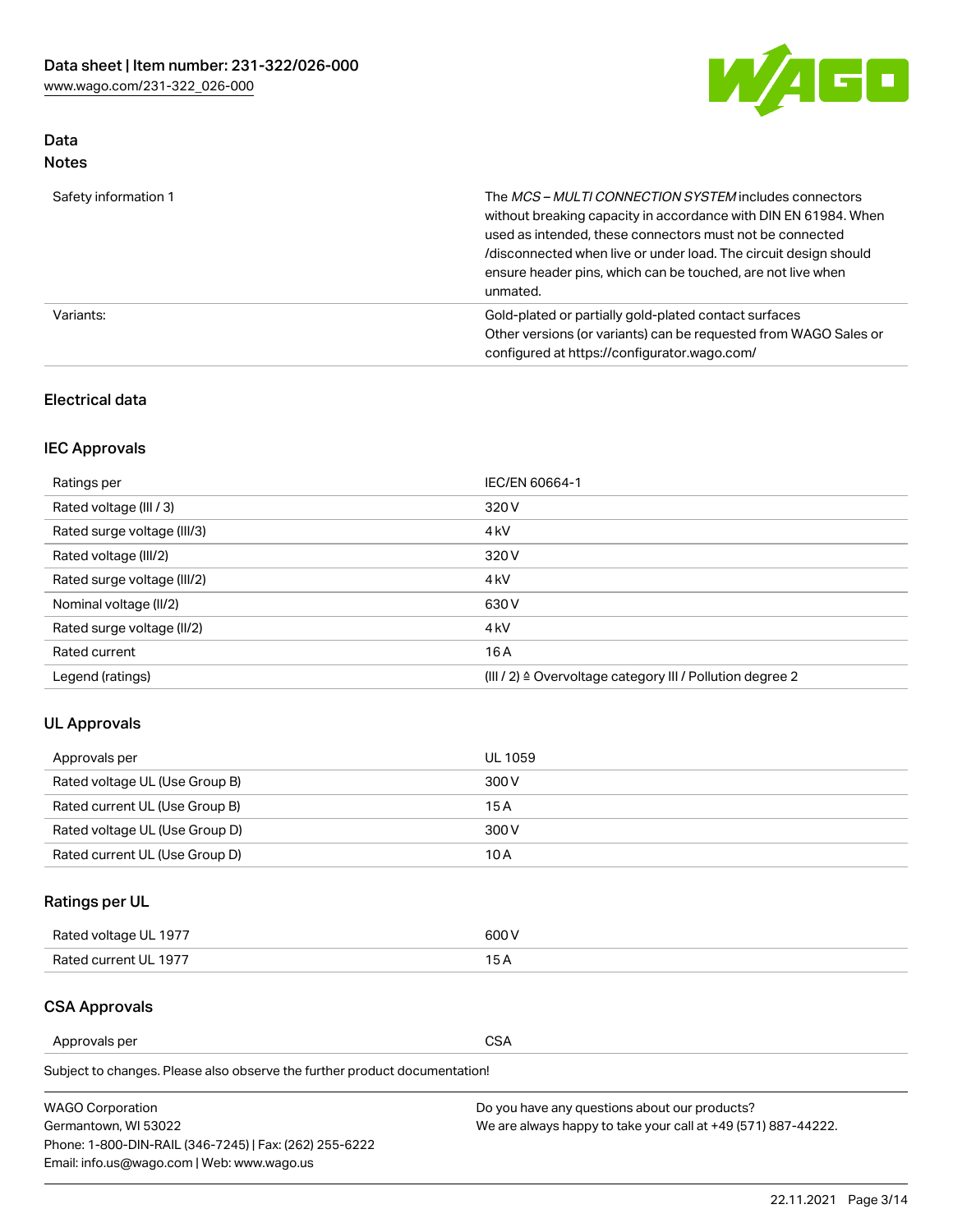[www.wago.com/231-322\\_026-000](http://www.wago.com/231-322_026-000)



| Rated voltage CSA (Use Group B) | 300 V |
|---------------------------------|-------|
| Rated current CSA (Use Group B) | 15 A  |
| Rated voltage CSA (Use Group D) | 300 V |
| Rated current CSA (Use Group D) | 10 A  |

### Connection data

| Total number of connection points |  |
|-----------------------------------|--|
| Total number of potentials        |  |
| Number of connection types        |  |
| Number of levels                  |  |

# Connection 1

| Connection technology                             | CAGE CLAMP®                             |
|---------------------------------------------------|-----------------------------------------|
| Actuation type                                    | Operating tool                          |
| Solid conductor                                   | $0.08$ 2.5 mm <sup>2</sup> / 28  12 AWG |
| Fine-stranded conductor                           | $0.082.5$ mm <sup>2</sup> / 28  12 AWG  |
| Fine-stranded conductor; with insulated ferrule   | $0.251.5$ mm <sup>2</sup>               |
| Fine-stranded conductor; with uninsulated ferrule | $0.252.5$ mm <sup>2</sup>               |
| Strip length                                      | $89$ mm / 0.31  0.35 inch               |
| Number of poles                                   | 22                                      |
| Conductor entry direction to mating direction     | 0°                                      |
|                                                   |                                         |

# Physical data

| Pin spacing | 5.08 mm / 0.2 inch     |
|-------------|------------------------|
| Width       | 113.26 mm / 4.459 inch |
| Height      | 14.3 mm / 0.563 inch   |
| Depth       | 26.45 mm / 1.041 inch  |

# Plug-in connection

| Contact type (pluggable connector) | Female connector/socket |
|------------------------------------|-------------------------|
| Connector (connection type)        | for conductor           |
| Mismating protection               | No                      |
| Locking of plug-in connection      | Without                 |

# Material data

Color contracts and contracts of the contracts of the contracts of the contracts of the contracts of the contracts of the contracts of the contracts of the contracts of the contracts of the contracts of the contracts of th

Subject to changes. Please also observe the further product documentation! Material group I

| <b>WAGO Corporation</b>                                | Do you have any questions about our products?                 |
|--------------------------------------------------------|---------------------------------------------------------------|
| Germantown, WI 53022                                   | We are always happy to take your call at +49 (571) 887-44222. |
| Phone: 1-800-DIN-RAIL (346-7245)   Fax: (262) 255-6222 |                                                               |
| Email: info.us@wago.com   Web: www.wago.us             |                                                               |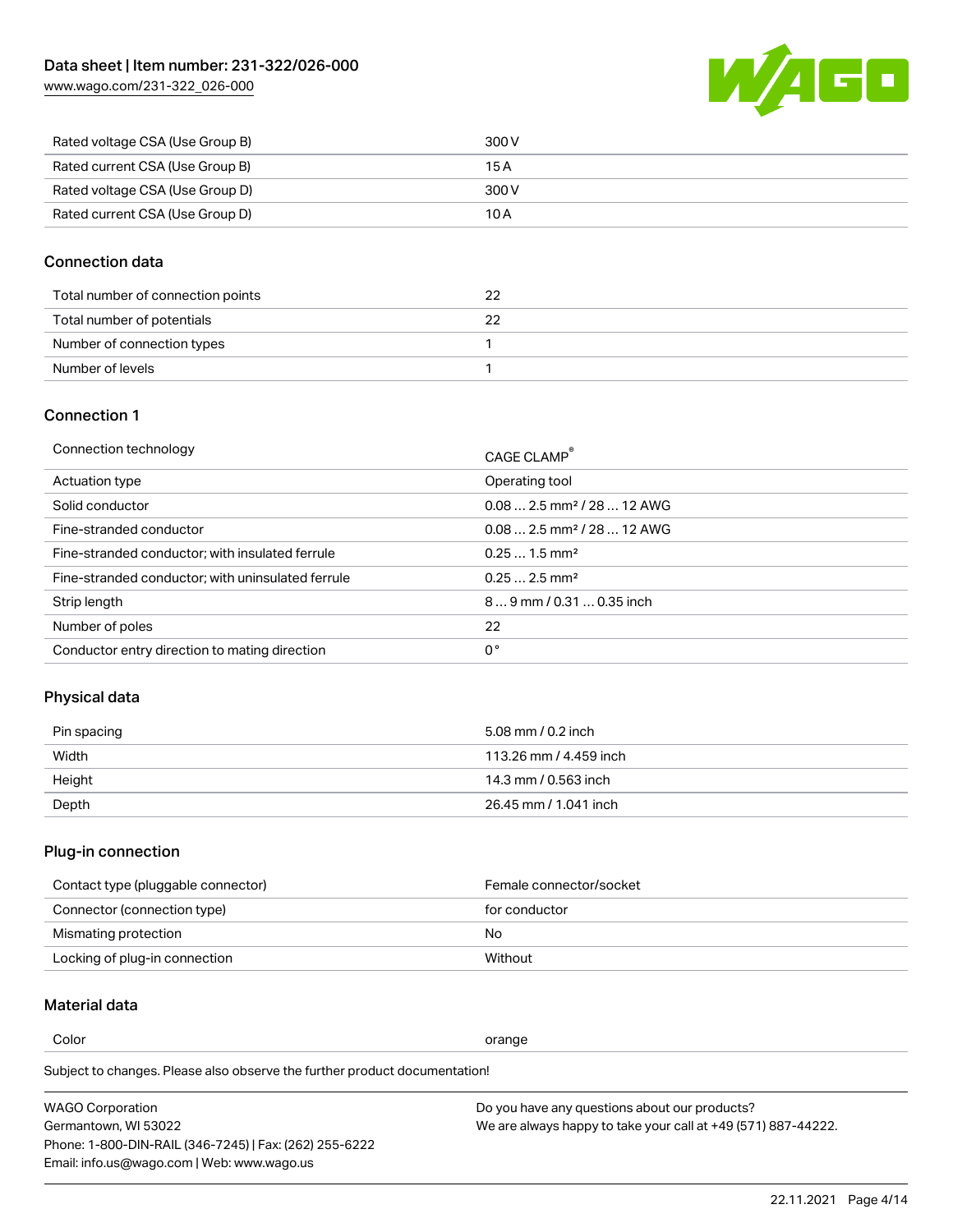[www.wago.com/231-322\\_026-000](http://www.wago.com/231-322_026-000)



| Material group              |                                   |
|-----------------------------|-----------------------------------|
| Insulation material         | Polyamide (PA66)                  |
| Flammability class per UL94 | V <sub>0</sub>                    |
| Clamping spring material    | Chrome nickel spring steel (CrNi) |
| Contact material            | Copper alloy                      |
| Contact plating             | tin-plated                        |
| Fire load                   | 0.558 MJ                          |
| Weight                      | 39.8g                             |
|                             |                                   |

# Environmental requirements

| Limit temperature range<br>. | … +85 °C.<br>-60 |  |
|------------------------------|------------------|--|
|------------------------------|------------------|--|

### Commercial data

| Product Group         | 3 (Multi Conn. System) |
|-----------------------|------------------------|
| PU (SPU)              | 10 Stück               |
| Packaging type        | box                    |
| Country of origin     | <b>DE</b>              |
| <b>GTIN</b>           | 4044918350280          |
| Customs tariff number | 8536694040             |

# Approvals / Certificates

### Country specific Approvals

|                       |                                                                            |                                 | Certificate |
|-----------------------|----------------------------------------------------------------------------|---------------------------------|-------------|
| Logo                  | Approval                                                                   | <b>Additional Approval Text</b> | name        |
|                       | CB                                                                         | IEC 61984                       | NL-39756    |
|                       | DEKRA Certification B.V.                                                   |                                 |             |
|                       | <b>CSA</b>                                                                 | C22.2                           | 1466354     |
|                       | <b>DEKRA Certification B.V.</b>                                            |                                 |             |
|                       | <b>KEMA/KEUR</b>                                                           | EN 61984                        | 2190761.01  |
| EMA                   | DEKRA Certification B.V.                                                   |                                 |             |
| <b>Ship Approvals</b> |                                                                            |                                 |             |
|                       |                                                                            |                                 | Certificate |
| Logo                  | Approval                                                                   | <b>Additional Approval Text</b> | name        |
|                       | <b>ABS</b>                                                                 |                                 | $19 -$      |
|                       | Subject to changes. Please also observe the further product documentation! |                                 |             |

| <b>WAGO Corporation</b>                                | Do you have any questions about our products?                 |
|--------------------------------------------------------|---------------------------------------------------------------|
| Germantown, WI 53022                                   | We are always happy to take your call at +49 (571) 887-44222. |
| Phone: 1-800-DIN-RAIL (346-7245)   Fax: (262) 255-6222 |                                                               |
| Email: info.us@wago.com   Web: www.wago.us             |                                                               |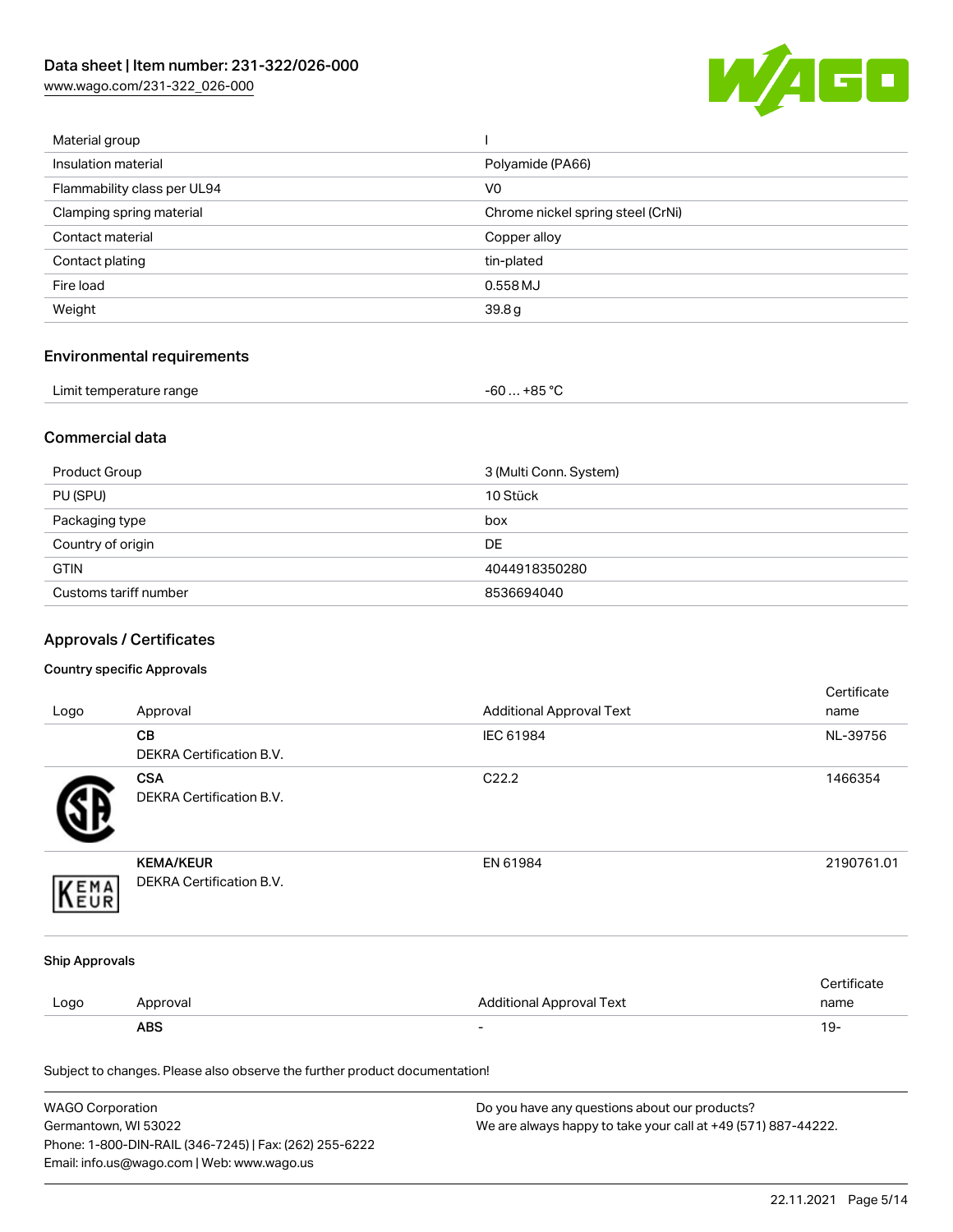Phone: 1-800-DIN-RAIL (346-7245) | Fax: (262) 255-6222

Email: info.us@wago.com | Web: www.wago.us



American Bureau of Shipping **HG1869876-** American Bureau of Shipping **HG1869876-**



PDA

| <b>UL-Approvals</b>                             |                                                                                                                      |                                                                                                                |                              |
|-------------------------------------------------|----------------------------------------------------------------------------------------------------------------------|----------------------------------------------------------------------------------------------------------------|------------------------------|
| Logo                                            | Approval                                                                                                             | <b>Additional Approval Text</b>                                                                                | Certificate<br>name          |
|                                                 | UL                                                                                                                   | <b>UL 1977</b>                                                                                                 | E45171                       |
|                                                 | UL International Germany GmbH                                                                                        |                                                                                                                |                              |
|                                                 | <b>UR</b><br>Underwriters Laboratories Inc.                                                                          | <b>UL 1059</b>                                                                                                 | E45172                       |
| Counterpart                                     |                                                                                                                      |                                                                                                                |                              |
|                                                 | Item no.231-382/001-000<br>Male header; 22-pole; THT; 1.2 x 1.2 mm solder pin; straight; pin spacing 5.08 mm; orange |                                                                                                                | www.wago.com/231-382/001-000 |
|                                                 | Item no.231-352/001-000<br>Male header; 22-pole; THT; 1.0 x 1.0 mm solder pin; straight; pin spacing 5.08 mm; orange |                                                                                                                | www.wago.com/231-352/001-000 |
|                                                 | Item no.231-552/001-000<br>Male header; 22-pole; THT; 1.0 x 1.0 mm solder pin; angled; pin spacing 5.08 mm; orange   |                                                                                                                | www.wago.com/231-552/001-000 |
|                                                 | Item no.231-582/001-000<br>Male header; 22-pole; THT; 1.2 x 1.2 mm solder pin; angled; pin spacing 5.08 mm; orange   |                                                                                                                | www.wago.com/231-582/001-000 |
|                                                 | Item no.231-652/018-000<br>Male connector; 22-pole; Pin spacing 5.08 mm; snap-in mounting feet; orange               |                                                                                                                | www.wago.com/231-652/018-000 |
|                                                 | Item no.231-652<br>Male connector; 22-pole; Pin spacing 5.08 mm; orange                                              |                                                                                                                | www.wago.com/231-652         |
|                                                 | Item no.231-652/019-000<br>Male connector; 22-pole; Pin spacing 5.08 mm; mounting flange; orange                     |                                                                                                                | www.wago.com/231-652/019-000 |
|                                                 | Subject to changes. Please also observe the further product documentation!                                           |                                                                                                                |                              |
| <b>WAGO Corporation</b><br>Germantown, WI 53022 |                                                                                                                      | Do you have any questions about our products?<br>We are always happy to take your call at +49 (571) 887-44222. |                              |

22.11.2021 Page 6/14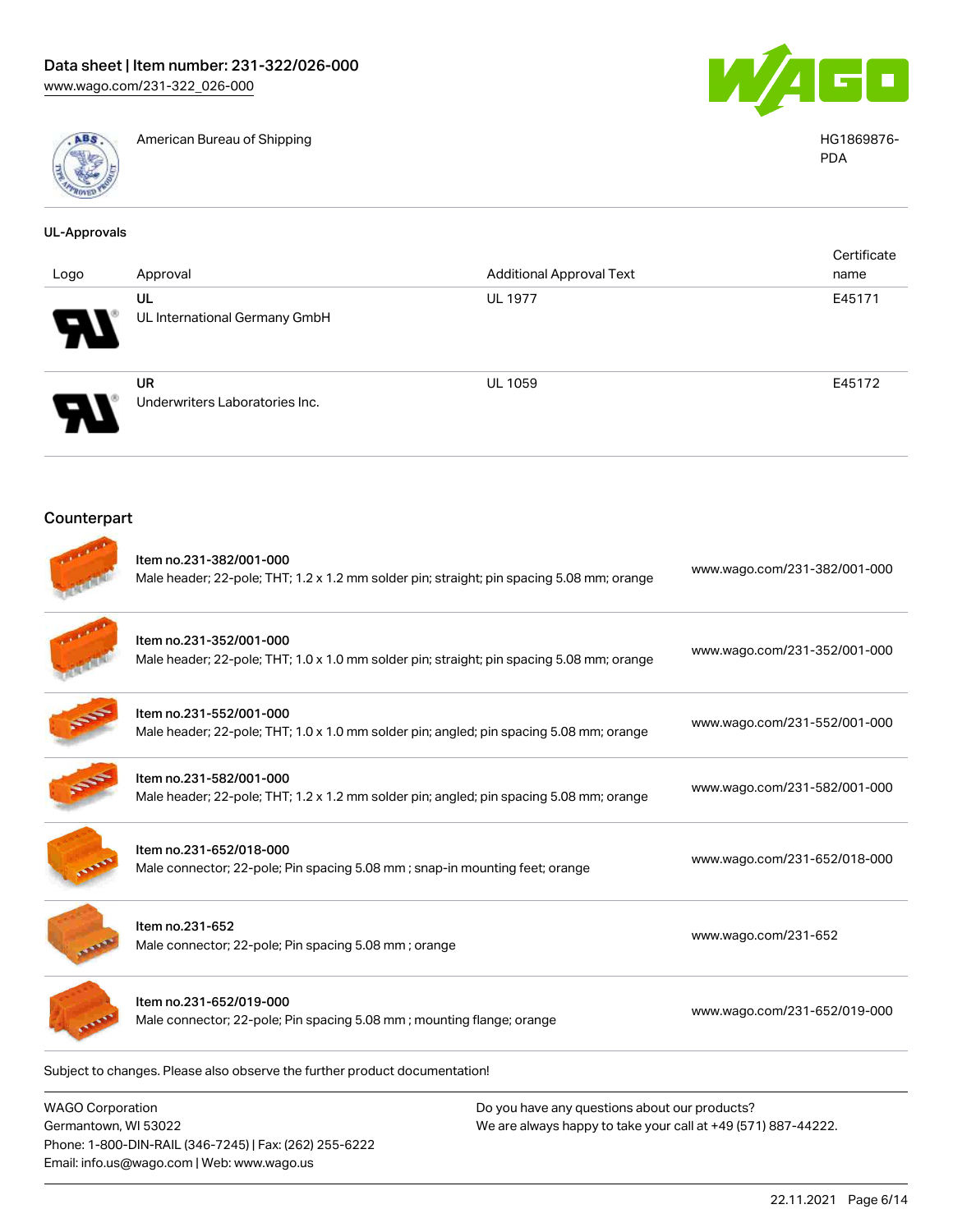

#### Item no.231-652/114-000

Male connector; 22-pole; Pin spacing 5.08 mm ; snap-in flange; orange



Item no.232-552/007-000 Double pin header; DIN-35 rail mounting; 22-pole; Pin spacing 5.08 mm; orange [www.wago.com/232-552/007-000](https://www.wago.com/232-552/007-000)

[www.wago.com/231-652/114-000](https://www.wago.com/231-652/114-000)

### Optional accessories

Insulations stops

Insulation stop



Item no.: 231-672

Insulation stop; 0.75 - 1 mm<sup>2</sup>; dark gray [www.wago.com/231-672](http://www.wago.com/231-672)<br>Insulation stop; 0.75 - 1 mm<sup>2</sup>; dark gray



Item no.: 231-670 Insulation stop; 0.08-0.2 mm<sup>2</sup> / 0.2 mm<sup>2</sup> "s"; white [www.wago.com/231-670](http://www.wago.com/231-670) www.wago.com/231-670

Item no.: 231-671 Insulation stop; 0.25 - 0.5 mm²; light gray [www.wago.com/231-671](http://www.wago.com/231-671) www.wago.com/231-671

#### Marking accessories

LEEEE

| Mai Killy accessories                                                                                                                                                                           |                                  |
|-------------------------------------------------------------------------------------------------------------------------------------------------------------------------------------------------|----------------------------------|
| Marking strip                                                                                                                                                                                   |                                  |
| Item no.: 210-331/508-103<br>Marking strips; as a DIN A4 sheet; MARKED; 1-12 (200x); Height of marker strip: 2.3 mm/0.091 in; Strip<br>length 182 mm; Horizontal marking; Self-adhesive; white  | www.wago.com/210-331<br>/508-103 |
| Item no.: 210-331/508-104<br>Marking strips; as a DIN A4 sheet; MARKED; 13-24 (200x); Height of marker strip: 2.3 mm/0.091 in; Strip<br>length 182 mm; Horizontal marking; Self-adhesive; white | www.wago.com/210-331<br>/508-104 |
| Item no.: 210-332/508-202<br>Marking strips; as a DIN A4 sheet; MARKED; 1-16 (160x); Height of marker strip: 3 mm; Strip length 182<br>mm; Horizontal marking; Self-adhesive; white             | www.wago.com/210-332<br>/508-202 |
| Item no.: 210-332/508-204<br>Marking strips; as a DIN A4 sheet; MARKED; 17-32 (160x); Height of marker strip: 3 mm; Strip length<br>182 mm; Horizontal marking; Self-adhesive; white            | www.wago.com/210-332<br>/508-204 |
| Item no.: 210-332/508-206<br>Marking strips; as a DIN A4 sheet; MARKED; 33-48 (160x); Height of marker strip: 3 mm; Strip length<br>182 mm; Horizontal marking; Self-adhesive; white            | www.wago.com/210-332<br>/508-206 |
| Item no.: 210-332/508-205<br>Marking strips; as a DIN A4 sheet; MARKED; 1-32 (80x); Height of marker strip: 3 mm; Strip length 182<br>mm; Horizontal marking; Self-adhesive; white              | www.wago.com/210-332<br>/508-205 |

### **Jumpers**

Subject to changes. Please also observe the further product documentation!

WAGO Corporation Germantown, WI 53022 Phone: 1-800-DIN-RAIL (346-7245) | Fax: (262) 255-6222 Email: info.us@wago.com | Web: www.wago.us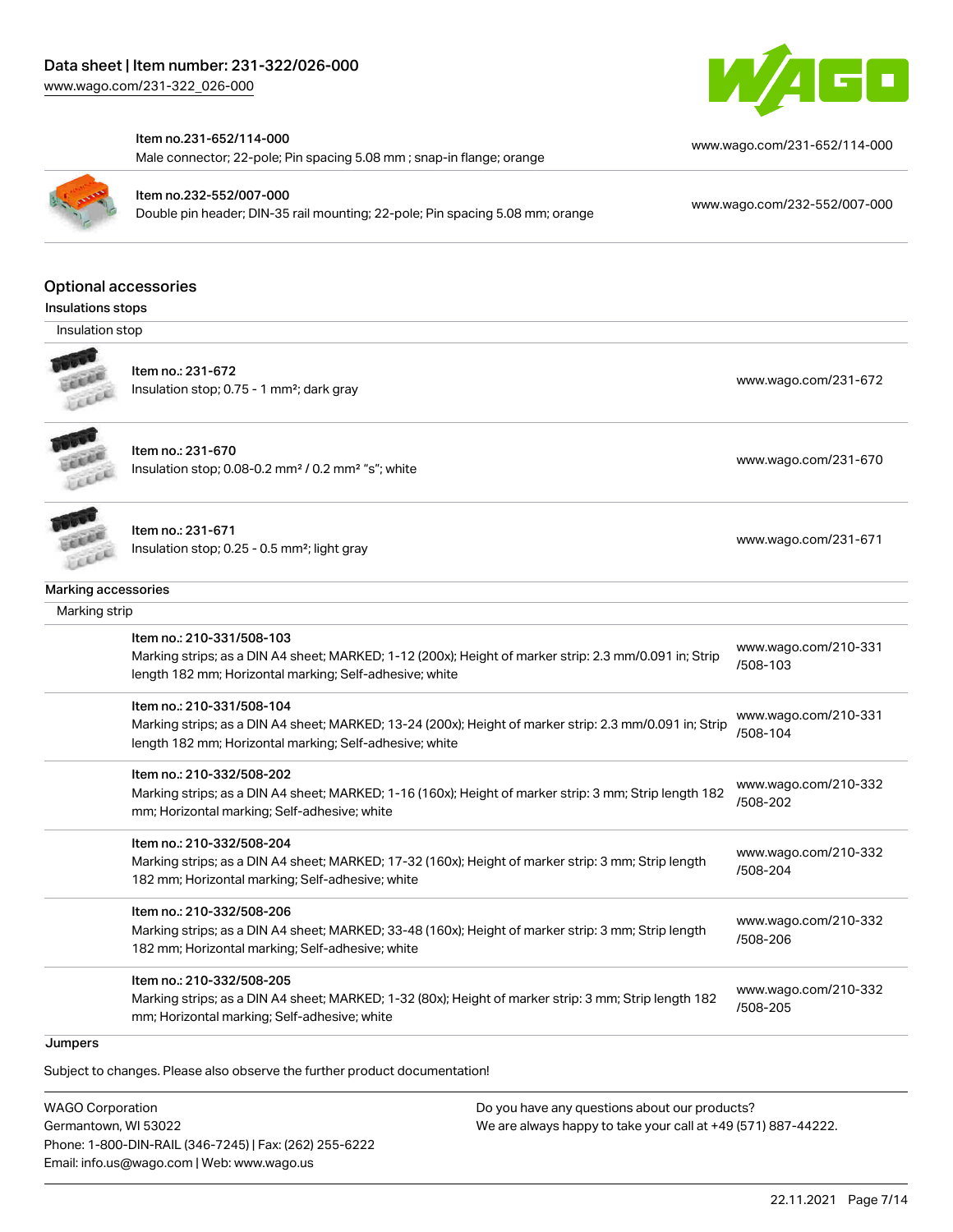# Data sheet | Item number: 231-322/026-000

[www.wago.com/231-322\\_026-000](http://www.wago.com/231-322_026-000)



| Item no.: 231-905                                                                                                                                                                  |                      |
|------------------------------------------------------------------------------------------------------------------------------------------------------------------------------------|----------------------|
| Jumper; for conductor entry; 5-way; insulated; gray                                                                                                                                | www.wago.com/231-905 |
| Item no.: 231-903<br>Jumper; for conductor entry; 3-way; insulated; gray                                                                                                           | www.wago.com/231-903 |
| ltem no.: 231-907<br>Jumper; for conductor entry; 7-way; insulated; gray                                                                                                           | www.wago.com/231-907 |
| Item no.: 231-910<br>Jumper; for conductor entry; 10-way; insulated; gray                                                                                                          | www.wago.com/231-910 |
| Item no.: 231-902<br>Jumper; for conductor entry; 2-way; insulated; gray                                                                                                           | www.wago.com/231-902 |
|                                                                                                                                                                                    |                      |
|                                                                                                                                                                                    |                      |
| Item no.: 216-101<br>Ferrule; Sleeve for 0.5 mm <sup>2</sup> / AWG 22; uninsulated; electro-tin plated; silver-colored                                                             | www.wago.com/216-101 |
| Item no.: 216-104<br>Ferrule; Sleeve for 1.5 mm <sup>2</sup> / AWG 16; uninsulated; electro-tin plated; silver-colored                                                             | www.wago.com/216-104 |
| Item no.: 216-106<br>Ferrule; Sleeve for 2.5 mm <sup>2</sup> / AWG 14; uninsulated; electro-tin plated; silver-colored                                                             | www.wago.com/216-106 |
| Item no.: 216-102<br>Ferrule; Sleeve for 0.75 mm <sup>2</sup> / AWG 20; uninsulated; electro-tin plated; silver-colored                                                            | www.wago.com/216-102 |
| Item no.: 216-103<br>Ferrule; Sleeve for 1 mm <sup>2</sup> / AWG 18; uninsulated; electro-tin plated                                                                               | www.wago.com/216-103 |
| Item no.: 216-123<br>Ferrule; Sleeve for 1 mm <sup>2</sup> / AWG 18; uninsulated; electro-tin plated; silver-colored                                                               | www.wago.com/216-123 |
| Item no.: 216-122<br>Ferrule; Sleeve for 0.75 mm <sup>2</sup> / AWG 20; uninsulated; electro-tin plated; silver-colored                                                            | www.wago.com/216-122 |
| Item no.: 216-124<br>Ferrule; Sleeve for 1.5 mm <sup>2</sup> / AWG 16; uninsulated; electro-tin plated                                                                             | www.wago.com/216-124 |
| Item no.: 216-142<br>Ferrule; Sleeve for 0.75 mm <sup>2</sup> / 18 AWG; uninsulated; electro-tin plated; electrolytic copper; gastight<br>crimped; acc. to DIN 46228, Part 1/08.92 | www.wago.com/216-142 |
| Item no.: 216-132<br>Ferrule; Sleeve for 0.34 mm <sup>2</sup> / AWG 24; uninsulated; electro-tin plated                                                                            | www.wago.com/216-132 |
| Item no.: 216-121<br>Ferrule; Sleeve for 0.5 mm <sup>2</sup> / AWG 22; uninsulated; electro-tin plated; silver-colored                                                             | www.wago.com/216-121 |
|                                                                                                                                                                                    | Item no.: 216-143    |

WAGO Corporation Germantown, WI 53022 Phone: 1-800-DIN-RAIL (346-7245) | Fax: (262) 255-6222 Email: info.us@wago.com | Web: www.wago.us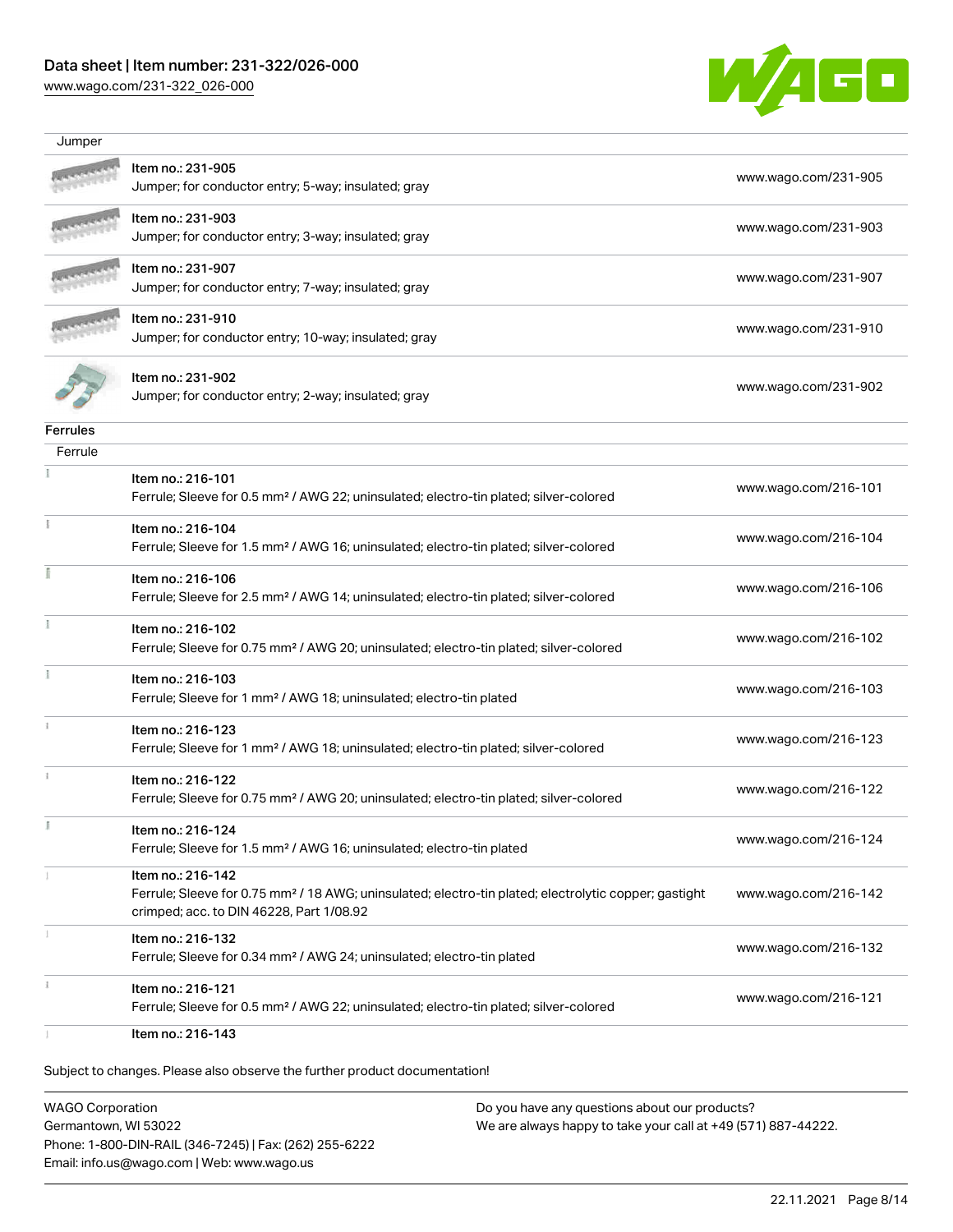Email: info.us@wago.com | Web: www.wago.us

[www.wago.com/231-322\\_026-000](http://www.wago.com/231-322_026-000)



|   | Ferrule; Sleeve for 1 mm <sup>2</sup> / AWG 18; uninsulated; electro-tin plated; electrolytic copper; gastight<br>crimped; acc. to DIN 46228, Part 1/08.92                                              |                                                                                                                | www.wago.com/216-143 |
|---|---------------------------------------------------------------------------------------------------------------------------------------------------------------------------------------------------------|----------------------------------------------------------------------------------------------------------------|----------------------|
| 1 | Item no.: 216-131<br>Ferrule; Sleeve for 0.25 mm <sup>2</sup> / AWG 24; uninsulated; electro-tin plated; silver-colored                                                                                 |                                                                                                                | www.wago.com/216-131 |
|   | Item no.: 216-141<br>Ferrule; Sleeve for 0.5 mm <sup>2</sup> / 20 AWG; uninsulated; electro-tin plated; electrolytic copper; gastight<br>crimped; acc. to DIN 46228, Part 1/08.92                       |                                                                                                                | www.wago.com/216-141 |
|   | Item no.: 216-152<br>Ferrule; Sleeve for 0.34 mm <sup>2</sup> / AWG 24; uninsulated; electro-tin plated                                                                                                 |                                                                                                                | www.wago.com/216-152 |
|   | Item no.: 216-203<br>Ferrule; Sleeve for 1 mm <sup>2</sup> / AWG 18; insulated; electro-tin plated; red                                                                                                 |                                                                                                                | www.wago.com/216-203 |
|   | Item no.: 216-202<br>Ferrule; Sleeve for 0.75 mm <sup>2</sup> / 18 AWG; insulated; electro-tin plated; gray                                                                                             |                                                                                                                | www.wago.com/216-202 |
|   | Item no.: 216-151<br>Ferrule; Sleeve for 0.25 mm <sup>2</sup> / AWG 24; uninsulated; electro-tin plated                                                                                                 |                                                                                                                | www.wago.com/216-151 |
|   | Item no.: 216-204<br>Ferrule; Sleeve for 1.5 mm <sup>2</sup> / AWG 16; insulated; electro-tin plated; black                                                                                             |                                                                                                                | www.wago.com/216-204 |
|   | Item no.: 216-144<br>Ferrule; Sleeve for 1.5 mm <sup>2</sup> / AWG 16; uninsulated; electro-tin plated; electrolytic copper; gastight<br>crimped; acc. to DIN 46228, Part 1/08.92; silver-colored       |                                                                                                                | www.wago.com/216-144 |
|   | Item no.: 216-201<br>Ferrule; Sleeve for 0.5 mm <sup>2</sup> / 20 AWG; insulated; electro-tin plated; white                                                                                             |                                                                                                                | www.wago.com/216-201 |
|   | Item no.: 216-223<br>Ferrule; Sleeve for 1 mm <sup>2</sup> / AWG 18; insulated; electro-tin plated; red                                                                                                 |                                                                                                                | www.wago.com/216-223 |
|   | Item no.: 216-241<br>Ferrule; Sleeve for 0.5 mm <sup>2</sup> / 20 AWG; insulated; electro-tin plated; electrolytic copper; gastight<br>crimped; acc. to DIN 46228, Part 4/09.90; white                  |                                                                                                                | www.wago.com/216-241 |
|   | Item no.: 216-242<br>Ferrule; Sleeve for 0.75 mm <sup>2</sup> / 18 AWG; insulated; electro-tin plated; electrolytic copper; gastight<br>crimped; acc. to DIN 46228, Part 4/09.90; gray                  |                                                                                                                | www.wago.com/216-242 |
|   | Item no.: 216-222<br>Ferrule; Sleeve for 0.75 mm <sup>2</sup> / 18 AWG; insulated; electro-tin plated; gray                                                                                             |                                                                                                                | www.wago.com/216-222 |
|   | Item no.: 216-221<br>Ferrule; Sleeve for 0.5 mm <sup>2</sup> / 20 AWG; insulated; electro-tin plated; white                                                                                             |                                                                                                                | www.wago.com/216-221 |
|   | Item no.: 216-224<br>Ferrule; Sleeve for 1.5 mm <sup>2</sup> / AWG 16; insulated; electro-tin plated; black                                                                                             |                                                                                                                | www.wago.com/216-224 |
|   | Item no.: 216-243<br>Ferrule; Sleeve for 1 mm <sup>2</sup> / AWG 18; insulated; electro-tin plated; electrolytic copper; gastight crimped; www.wago.com/216-243<br>acc. to DIN 46228, Part 4/09.90; red |                                                                                                                |                      |
|   | Item no.: 216-244<br>Ferrule; Sleeve for 1.5 mm <sup>2</sup> / AWG 16; insulated; electro-tin plated; electrolytic copper; gastight                                                                     |                                                                                                                | www.wago.com/216-244 |
|   | Subject to changes. Please also observe the further product documentation!                                                                                                                              |                                                                                                                |                      |
|   | <b>WAGO Corporation</b><br>Germantown, WI 53022<br>Phone: 1-800-DIN-RAIL (346-7245)   Fax: (262) 255-6222                                                                                               | Do you have any questions about our products?<br>We are always happy to take your call at +49 (571) 887-44222. |                      |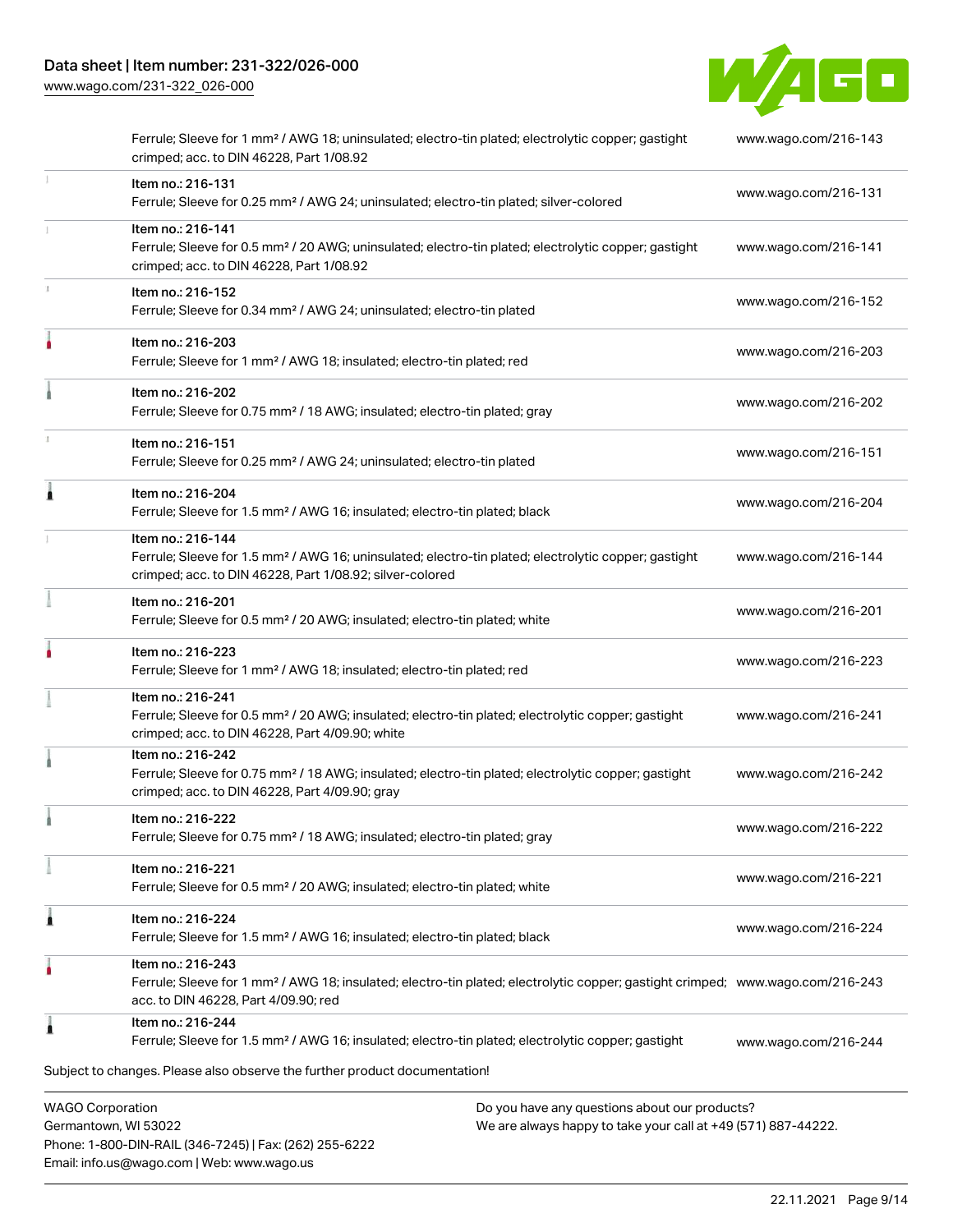[www.wago.com/231-322\\_026-000](http://www.wago.com/231-322_026-000)



crimped; acc. to DIN 46228, Part 4/09.90; black

|                | Item no.: 216-263<br>Ferrule; Sleeve for 1 mm <sup>2</sup> / AWG 18; insulated; electro-tin plated; electrolytic copper; gastight crimped; www.wago.com/216-263<br>acc. to DIN 46228, Part 4/09.90; red |                      |
|----------------|---------------------------------------------------------------------------------------------------------------------------------------------------------------------------------------------------------|----------------------|
| Â              | Item no.: 216-264<br>Ferrule; Sleeve for 1.5 mm <sup>2</sup> / AWG 16; insulated; electro-tin plated; electrolytic copper; gastight<br>crimped; acc. to DIN 46228, Part 4/09.90; black                  | www.wago.com/216-264 |
| Â              | Item no.: 216-284<br>Ferrule; Sleeve for 1.5 mm <sup>2</sup> / AWG 16; insulated; electro-tin plated; electrolytic copper; gastight<br>crimped; acc. to DIN 46228, Part 4/09.90; black                  | www.wago.com/216-284 |
|                | Item no.: 216-262<br>Ferrule; Sleeve for 0.75 mm <sup>2</sup> / 18 AWG; insulated; electro-tin plated; electrolytic copper; gastight<br>crimped; acc. to DIN 46228, Part 4/09.90; gray                  | www.wago.com/216-262 |
|                | Item no.: 216-301<br>Ferrule; Sleeve for 0.25 mm <sup>2</sup> / AWG 24; insulated; electro-tin plated; yellow                                                                                           | www.wago.com/216-301 |
|                | Item no.: 216-321<br>Ferrule; Sleeve for 0.25 mm <sup>2</sup> / AWG 24; insulated; electro-tin plated; yellow                                                                                           | www.wago.com/216-321 |
|                | Item no.: 216-322<br>Ferrule; Sleeve for 0.34 mm <sup>2</sup> / 22 AWG; insulated; electro-tin plated; green                                                                                            | www.wago.com/216-322 |
|                | Item no.: 216-302<br>Ferrule; Sleeve for 0.34 mm <sup>2</sup> / 22 AWG; insulated; electro-tin plated; light turquoise                                                                                  | www.wago.com/216-302 |
| <b>Tools</b>   |                                                                                                                                                                                                         |                      |
| Operating tool |                                                                                                                                                                                                         |                      |
|                | Item no.: 209-130<br>Operating tool; suitable for 264, 280 and 281 Series; 1-way; of insulating material; white                                                                                         | www.wago.com/209-130 |
|                | Item no.: 209-132<br>Operating tool; for connecting comb-style jumper bar; 2-way; of insulating material                                                                                                | www.wago.com/209-132 |
|                | Item no.: 231-159<br>Operating tool; natural                                                                                                                                                            | www.wago.com/231-159 |
|                | Item no.: 231-231<br>Combination operating tool; red                                                                                                                                                    | www.wago.com/231-231 |
|                | Item no.: 231-131<br>Operating tool; made of insulating material; 1-way; loose; white                                                                                                                   | www.wago.com/231-131 |
|                | Item no.: 231-291<br>Operating tool; made of insulating material; 1-way; loose; red                                                                                                                     | www.wago.com/231-291 |
|                | Item no.: 280-432<br>Operating tool; made of insulating material; 2-way; white                                                                                                                          | www.wago.com/280-432 |
|                |                                                                                                                                                                                                         |                      |

Subject to changes. Please also observe the further product documentation!

| WAGO Corporation                                       | Do you have any questions about our products?                 |  |
|--------------------------------------------------------|---------------------------------------------------------------|--|
| Germantown, WI 53022                                   | We are always happy to take your call at +49 (571) 887-44222. |  |
| Phone: 1-800-DIN-RAIL (346-7245)   Fax: (262) 255-6222 |                                                               |  |
| Email: info.us@wago.com   Web: www.wago.us             |                                                               |  |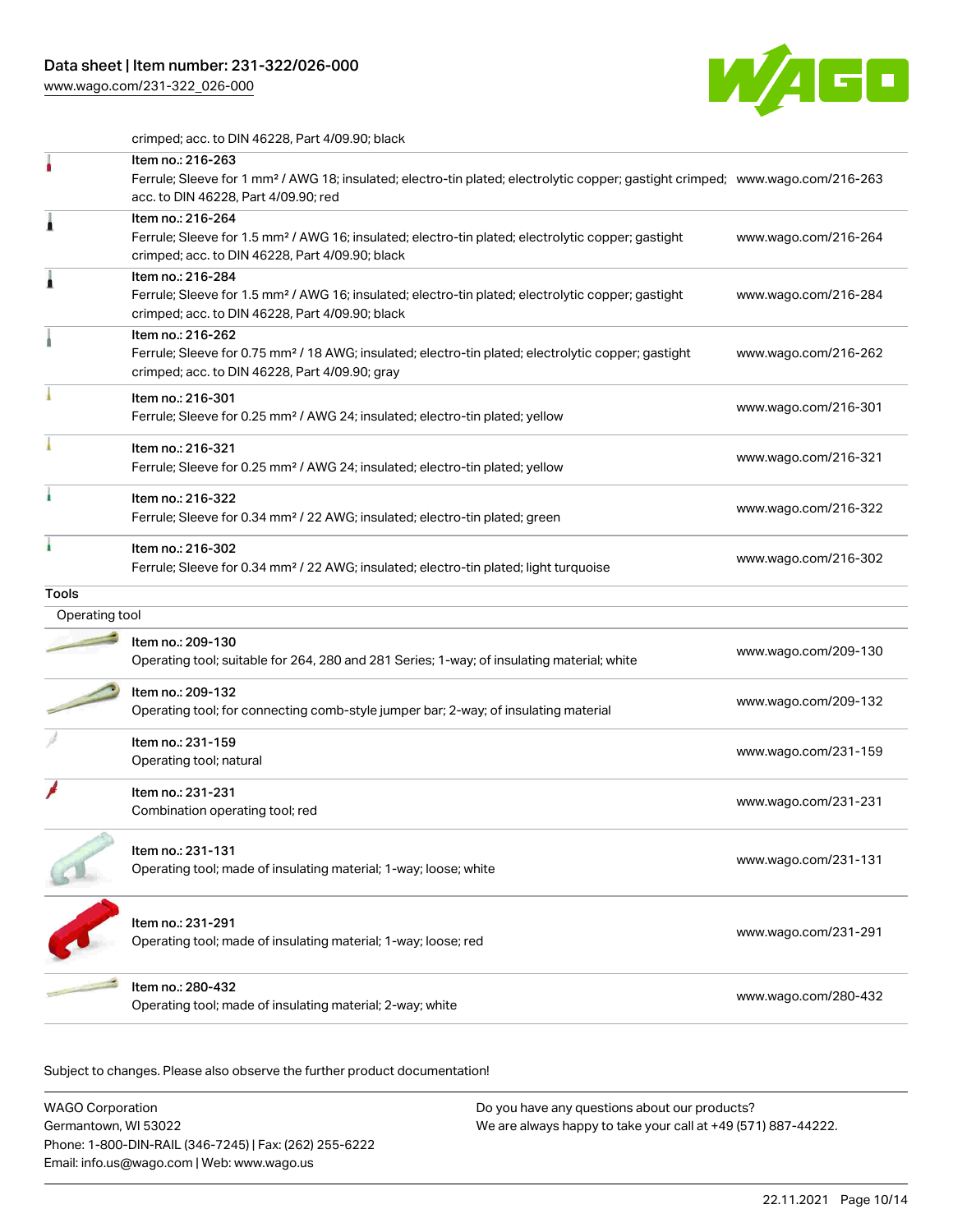# Data sheet | Item number: 231-322/026-000

Email: info.us@wago.com | Web: www.wago.us

[www.wago.com/231-322\\_026-000](http://www.wago.com/231-322_026-000)



|                                                         | Item no.: 280-434<br>Operating tool; made of insulating material; 4-way                                                    |                                                                                                                |               | www.wago.com/280-434 |
|---------------------------------------------------------|----------------------------------------------------------------------------------------------------------------------------|----------------------------------------------------------------------------------------------------------------|---------------|----------------------|
|                                                         | Item no.: 280-437<br>Operating tool; made of insulating material; 7-way                                                    |                                                                                                                |               | www.wago.com/280-437 |
|                                                         | Item no.: 280-440<br>Operating tool; made of insulating material; 10-way                                                   |                                                                                                                |               | www.wago.com/280-440 |
|                                                         | Item no.: 280-435<br>Operating tool; made of insulating material; 5-way; gray                                              |                                                                                                                |               | www.wago.com/280-435 |
|                                                         | Item no.: 280-436<br>Operating tool; made of insulating material; 6-way                                                    |                                                                                                                |               | www.wago.com/280-436 |
|                                                         | Item no.: 280-438<br>Operating tool; made of insulating material; 8-way                                                    |                                                                                                                |               | www.wago.com/280-438 |
|                                                         | Item no.: 280-433<br>Operating tool; made of insulating material; 3-way                                                    |                                                                                                                |               | www.wago.com/280-433 |
| Cover                                                   |                                                                                                                            |                                                                                                                |               |                      |
| Cover                                                   |                                                                                                                            |                                                                                                                |               |                      |
|                                                         | Item no.: 231-669<br>Lockout caps; for covering unused clamping units; orange                                              |                                                                                                                |               | www.wago.com/231-669 |
| <b>Testing accessories</b>                              |                                                                                                                            |                                                                                                                |               |                      |
| Testing accessories                                     |                                                                                                                            |                                                                                                                |               |                      |
|                                                         | Item no.: 210-136<br>Test plug; 2 mm Ø; with 500 mm cable                                                                  |                                                                                                                |               | www.wago.com/210-136 |
|                                                         | Item no.: 231-661<br>Test plugs for female connectors; for 5 mm and 5.08 mm pin spacing; 2,50 mm <sup>2</sup> ; light gray |                                                                                                                |               | www.wago.com/231-661 |
| <b>Downloads</b><br>Documentation                       |                                                                                                                            |                                                                                                                |               |                      |
| <b>Additional Information</b><br>Technical explanations |                                                                                                                            | 2019 Apr 3                                                                                                     | pdf<br>2.0 MB | Download             |
| <b>CAD</b> files                                        |                                                                                                                            |                                                                                                                |               |                      |
| CAD data                                                |                                                                                                                            |                                                                                                                |               |                      |
|                                                         | 2D/3D Models 231-322/026-000                                                                                               |                                                                                                                | <b>URL</b>    | Download             |
|                                                         | Subject to changes. Please also observe the further product documentation!                                                 |                                                                                                                |               |                      |
| <b>WAGO Corporation</b><br>Germantown, WI 53022         | Phone: 1-800-DIN-RAIL (346-7245)   Fax: (262) 255-6222                                                                     | Do you have any questions about our products?<br>We are always happy to take your call at +49 (571) 887-44222. |               |                      |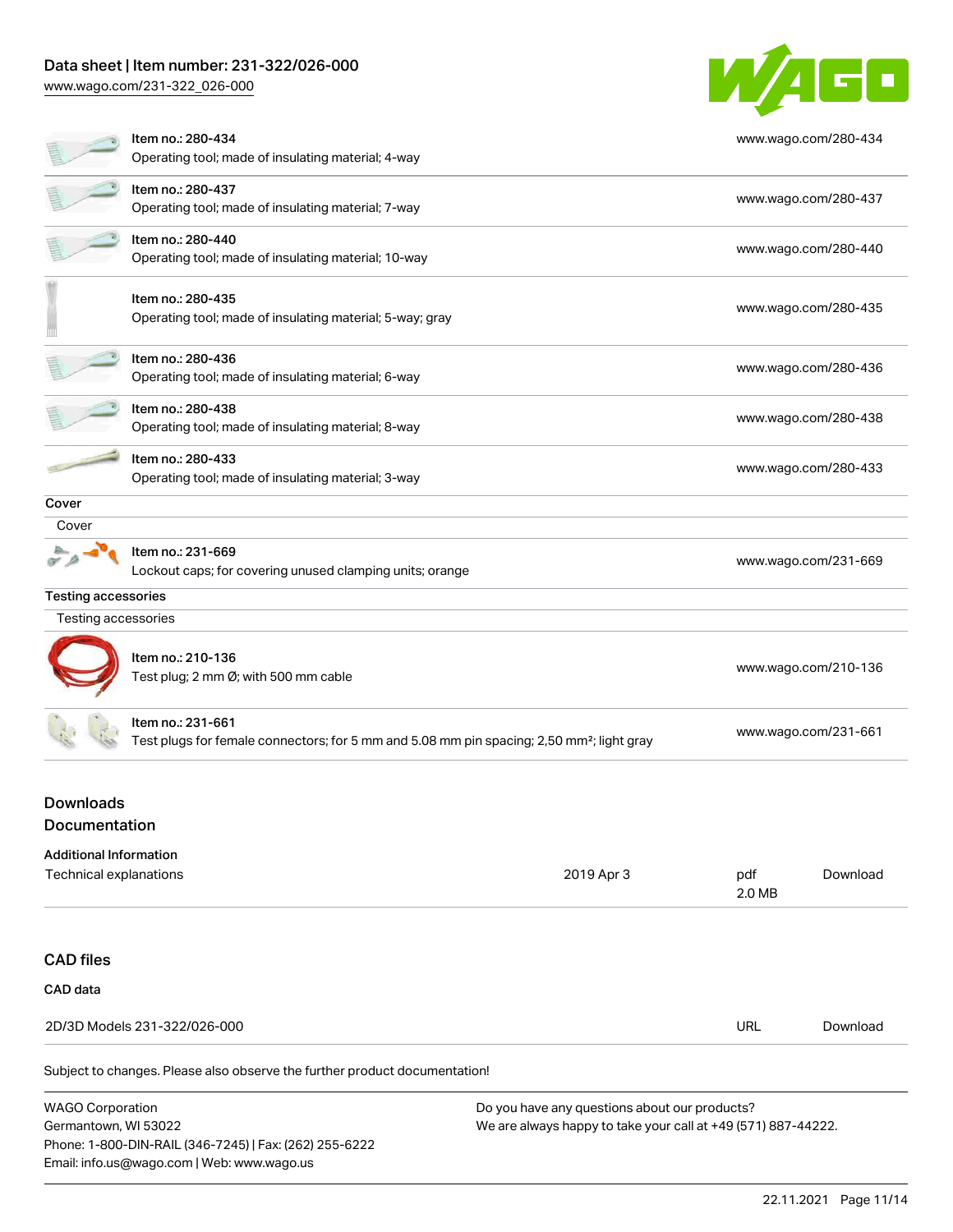

### CAE data

| EPLAN Data Portal 231-322/026-000 | URL | Download |
|-----------------------------------|-----|----------|
| EPLAN Data Portal 231-322/026-000 | URL | Download |
| ZUKEN Portal 231-322/026-000      | URL | Download |

# Environmental Product Compliance

#### Compliance Search

| Environmental Product Compliance 231-322/026-000                                                       | URL | Download |
|--------------------------------------------------------------------------------------------------------|-----|----------|
| 1-conductor female connector; CAGE CLAMP <sup>®</sup> ; 2.5 mm <sup>2</sup> ; Pin spacing 5.08 mm; 22- |     |          |
| pole; 2,50 mm <sup>2</sup> ; orange                                                                    |     |          |

### Installation Notes



Inserting a conductor via 3.5 mm screwdriver – CAGE CLAMP® actuation parallel to conductor entry.



Inserting a conductor via 3.5 mm screwdriver – CAGE CLAMP® actuation perpendicular to conductor entry.



Inserting a conductor into CAGE CLAMP® unit via operating lever (231-291).

Subject to changes. Please also observe the further product documentation!

WAGO Corporation Germantown, WI 53022 Phone: 1-800-DIN-RAIL (346-7245) | Fax: (262) 255-6222 Email: info.us@wago.com | Web: www.wago.us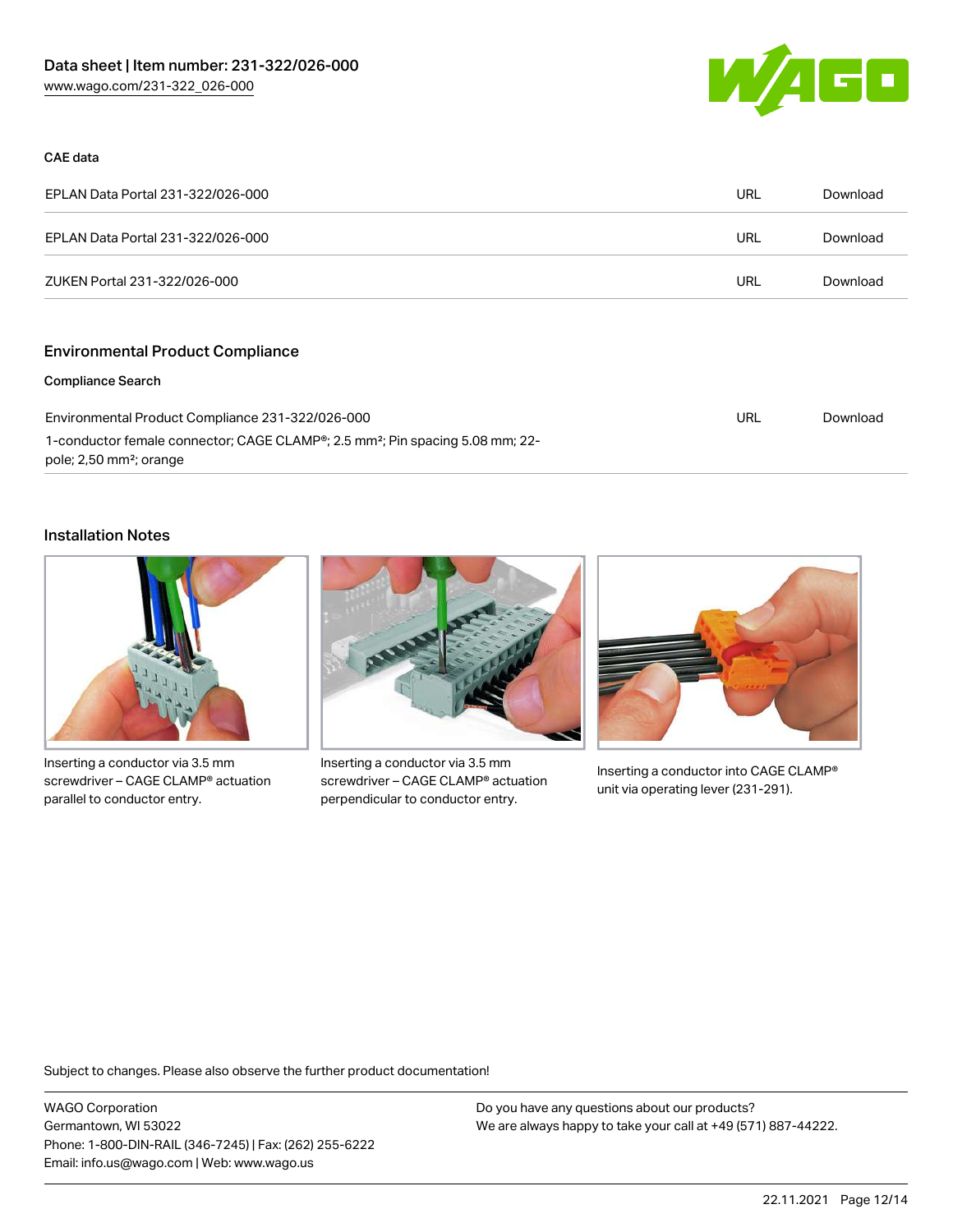



Inserting a conductor via operating tool.



Coding a female connector by removing coding finger(s).



Testing – female connector with CAGE CLAMP®

Integrated test ports for testing perpendicular to conductor entry via 2 or 2.3 mm Ø test plug

### Installation

Subject to changes. Please also observe the further product documentation!

WAGO Corporation Germantown, WI 53022 Phone: 1-800-DIN-RAIL (346-7245) | Fax: (262) 255-6222 Email: info.us@wago.com | Web: www.wago.us